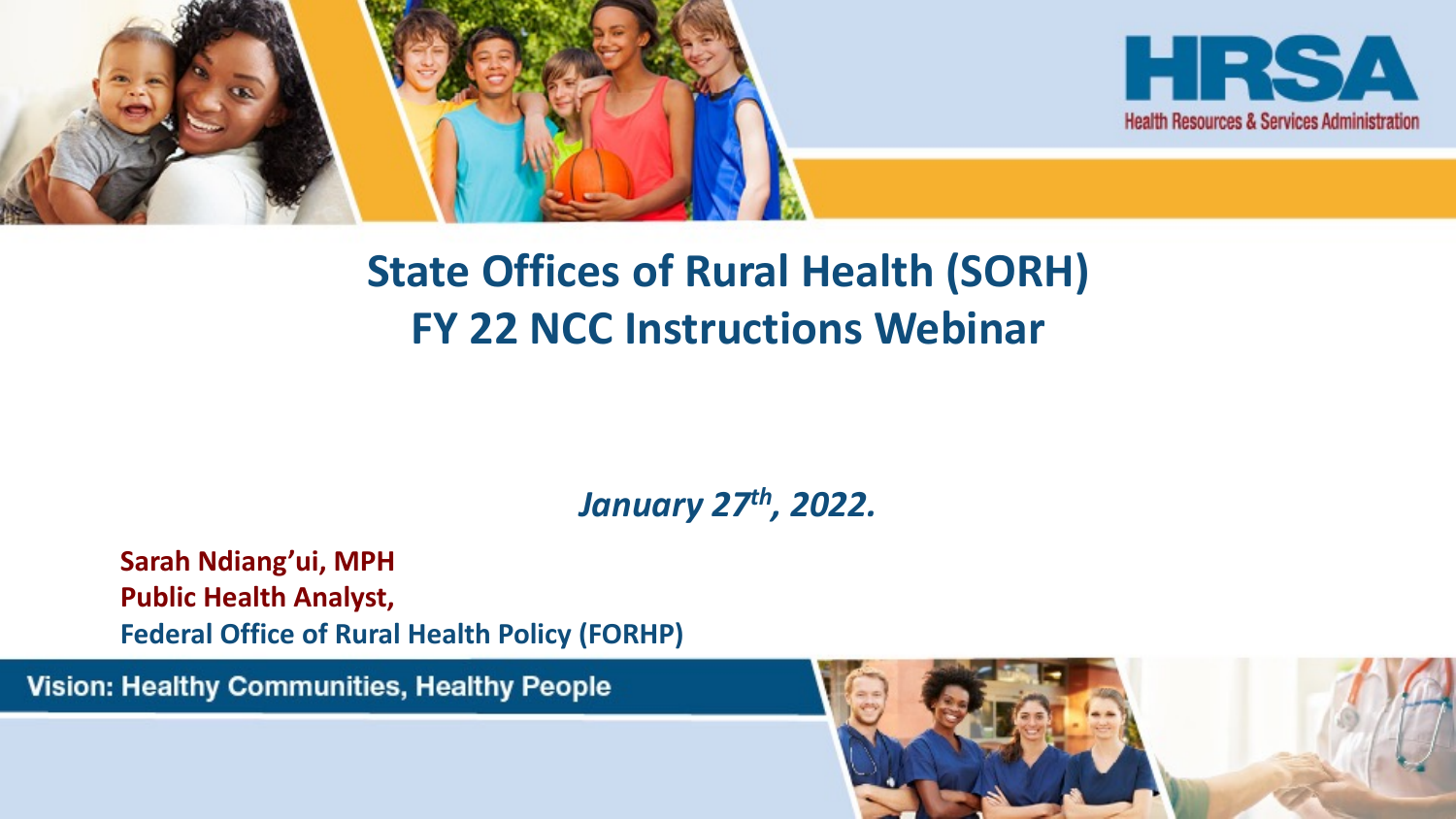#### **Presentation Overview**

- Background Information
- Progress Report Instructions
	- Performance Narrative
	- Appendices (including Work Plan and Budget)
- Technical Assistance Resources
- **Questions**

![](_page_1_Picture_7.jpeg)

![](_page_1_Picture_8.jpeg)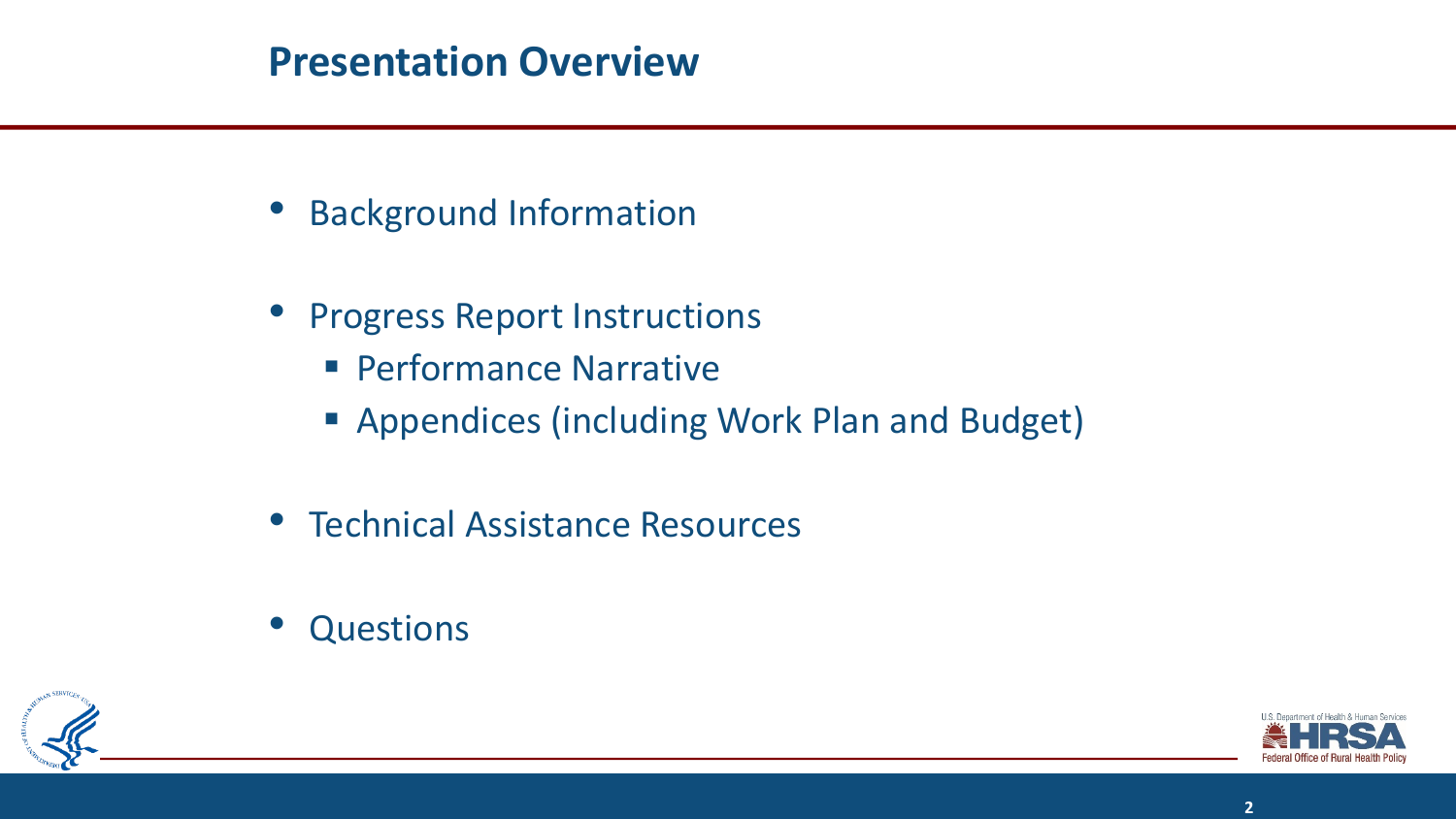#### **Background**

- FY 2022 is the second year of a five year project period.
- Instructions were released January 10, 2022.
- Application deadline in EHB is March 4, 2022.
- Progress Report serves as basis for continued funding and is a streamlined review process.

![](_page_2_Picture_5.jpeg)

![](_page_2_Picture_6.jpeg)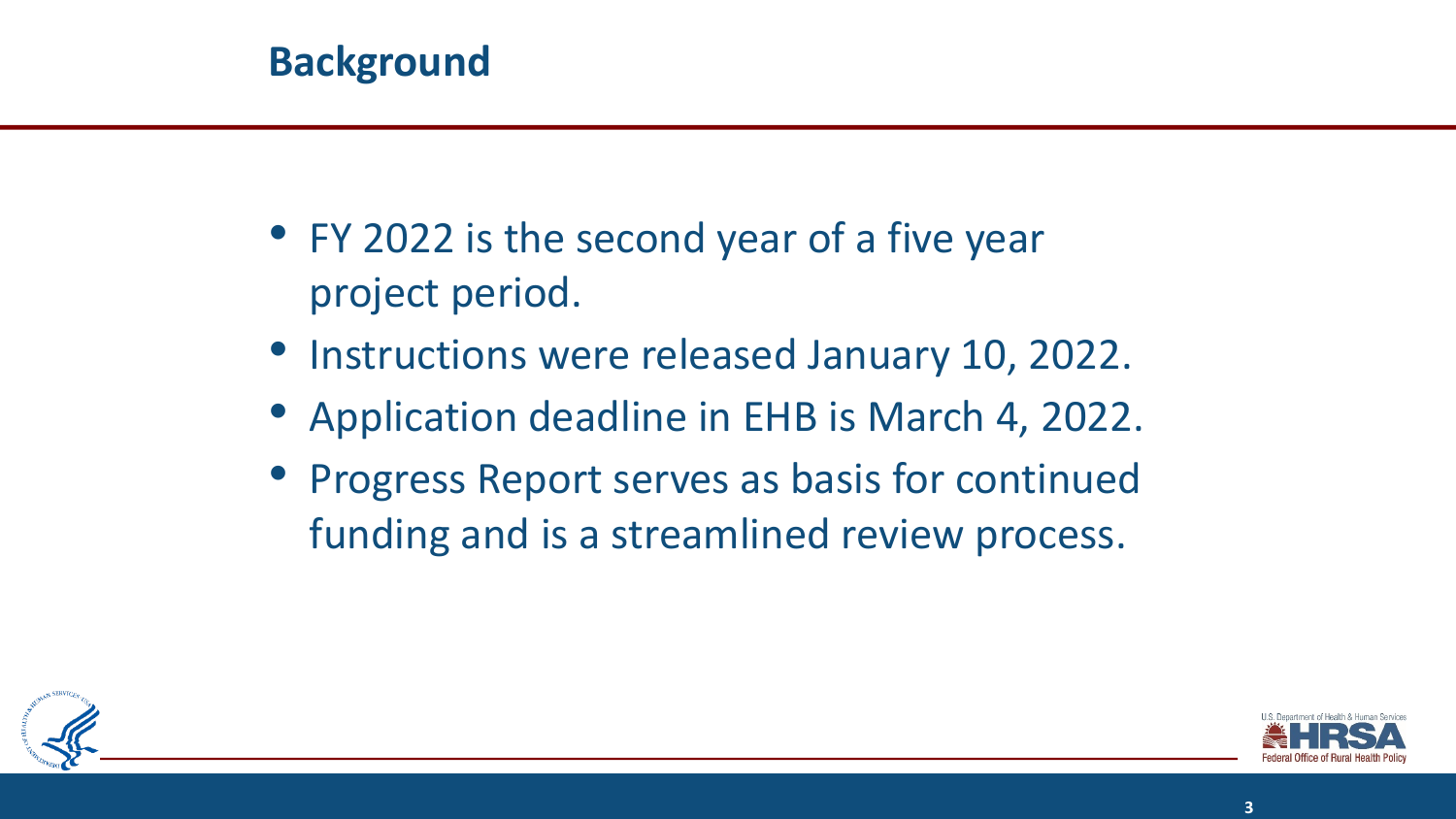Performance Narrative Includes:

- Provide FY21 progress on activities
- Noteworthy Accomplishments
- Any actions taken to address Health Equity
- Significant change/ Challenges
- Plan for Upcoming budget year

![](_page_3_Picture_7.jpeg)

![](_page_3_Picture_8.jpeg)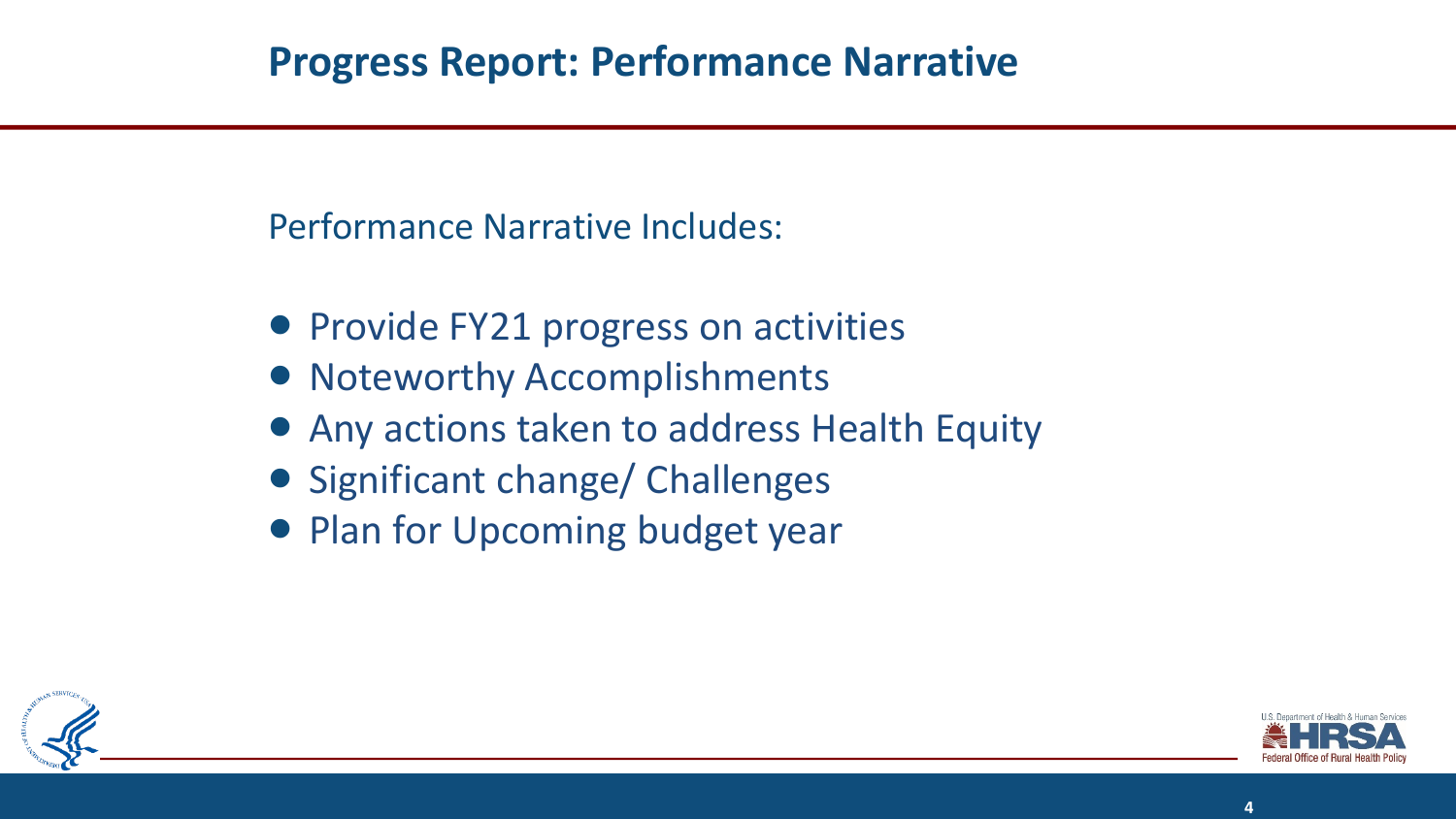Performance Narrative Requirements:

- Comprehensive overview of project and documentation of project activities and accomplishments
- Report on each of the core elements with new paragraph for each core element.
- Narrative must align with Work Plan (blueprint for narrative) and must be numbered the same.
- Not to exceed 10 pages (appendices do not count)
- Narrative, portrait format
- Reminder: the Progress Report is not a vehicle for a change in scope or budget.

![](_page_4_Picture_8.jpeg)

![](_page_4_Picture_9.jpeg)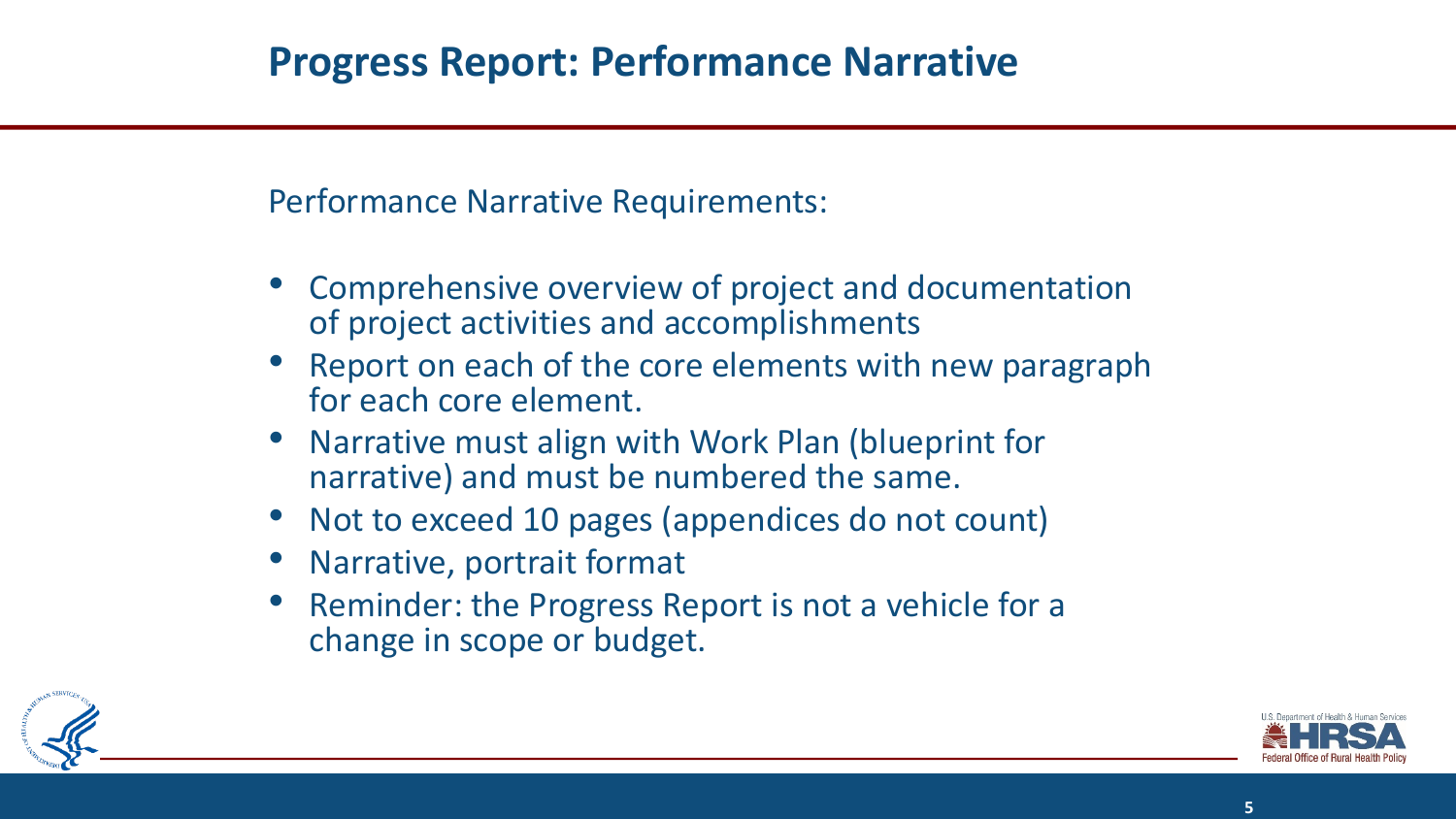#### **Appendices**

- Attachment #1 Updated Current FY21 Work Plan in spreadsheet, landscape format
- Attachment #2 Future FY22 Work Plan in spreadsheet, landscape format
- Attachment #3 Budget Justification Narrative that is detailed and covers federal and state matching funds
- Attachment #4 Position Descriptions for all new or revised positions, if applicable
- Attachment #5 Biographical sketches or resumes for any staff hired since last submission, if applicable

![](_page_5_Picture_6.jpeg)

![](_page_5_Picture_7.jpeg)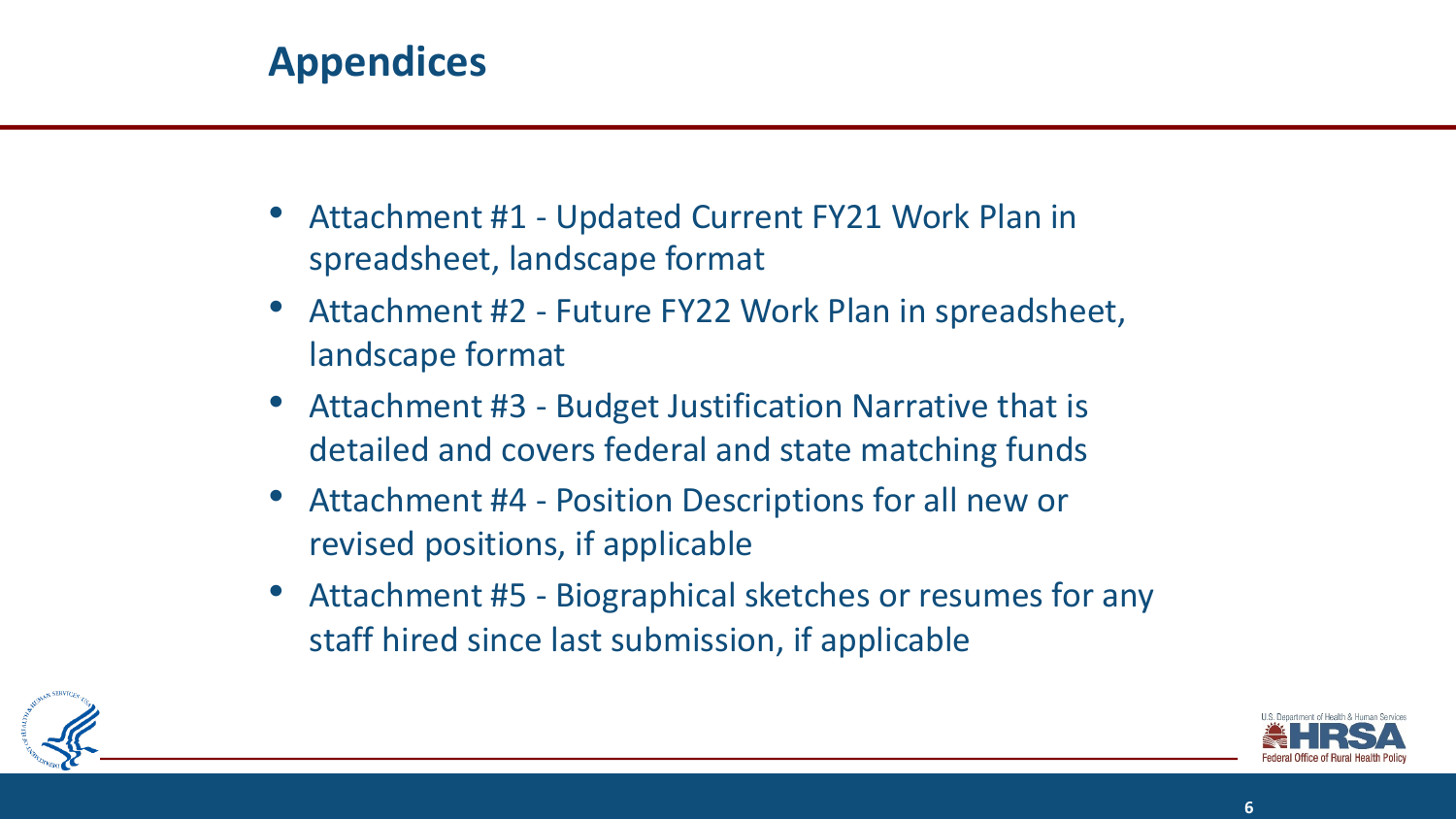![](_page_6_Picture_0.jpeg)

- Amount should be pre-populated in EHB and same as amount in FY 21 NOA block #13 (Future Support).
- Attach a detailed Budget Justification Narrative that includes and distinguishes between Federal funds versus state matching funds.
- Travel must be itemized into three parts and include number of people and number of days:
	- Airline or mileage for in-state travel Lodging per diem per day
	-
	- Misc. (registration, parking etc.)
- Contractual costs must be itemized and include deliverables

![](_page_6_Picture_8.jpeg)

![](_page_6_Picture_9.jpeg)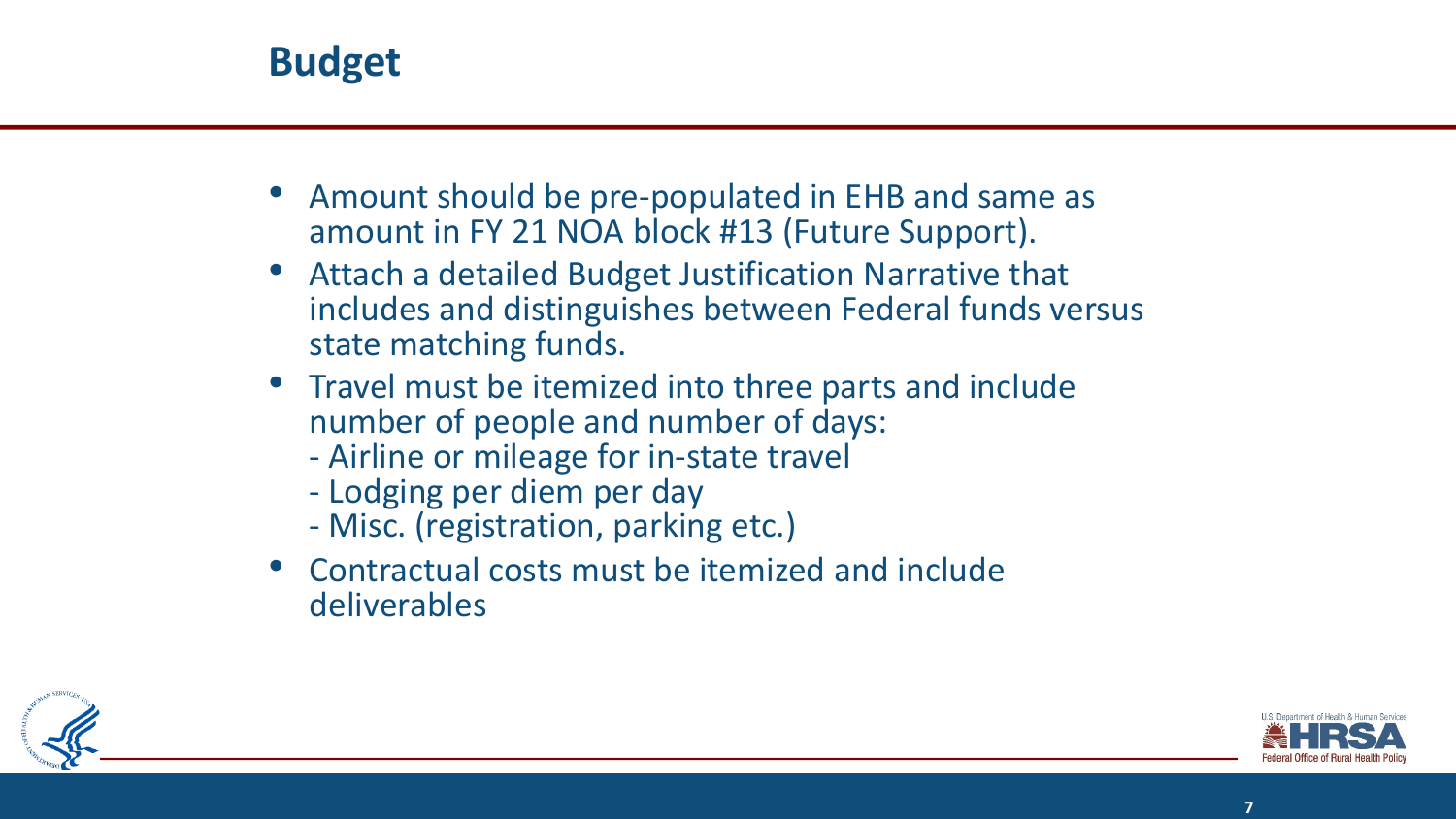#### **[Technical Assistance Resources](http://www.hrsa.gov/grants/manage/index.html)**

- [HRSA EHB Help and K](mailto:sndiangui@hrsa.gov)nowledge Base: https://help.hrsa.gov/display/public/EI x?IsPopUp=true&IsPopUp=true
- HRSA Call Center: 1-877-464-4772 or CallCenter@hrsa.gov
- http://www.hrsa.gov/grants/manage/i
- Chris Saylers at NOSORH: chris.saylers
- Peer to peer (SORHs)
- sndiangui@hrsa.gov or (301) 443-0876
- Questions?

![](_page_7_Picture_8.jpeg)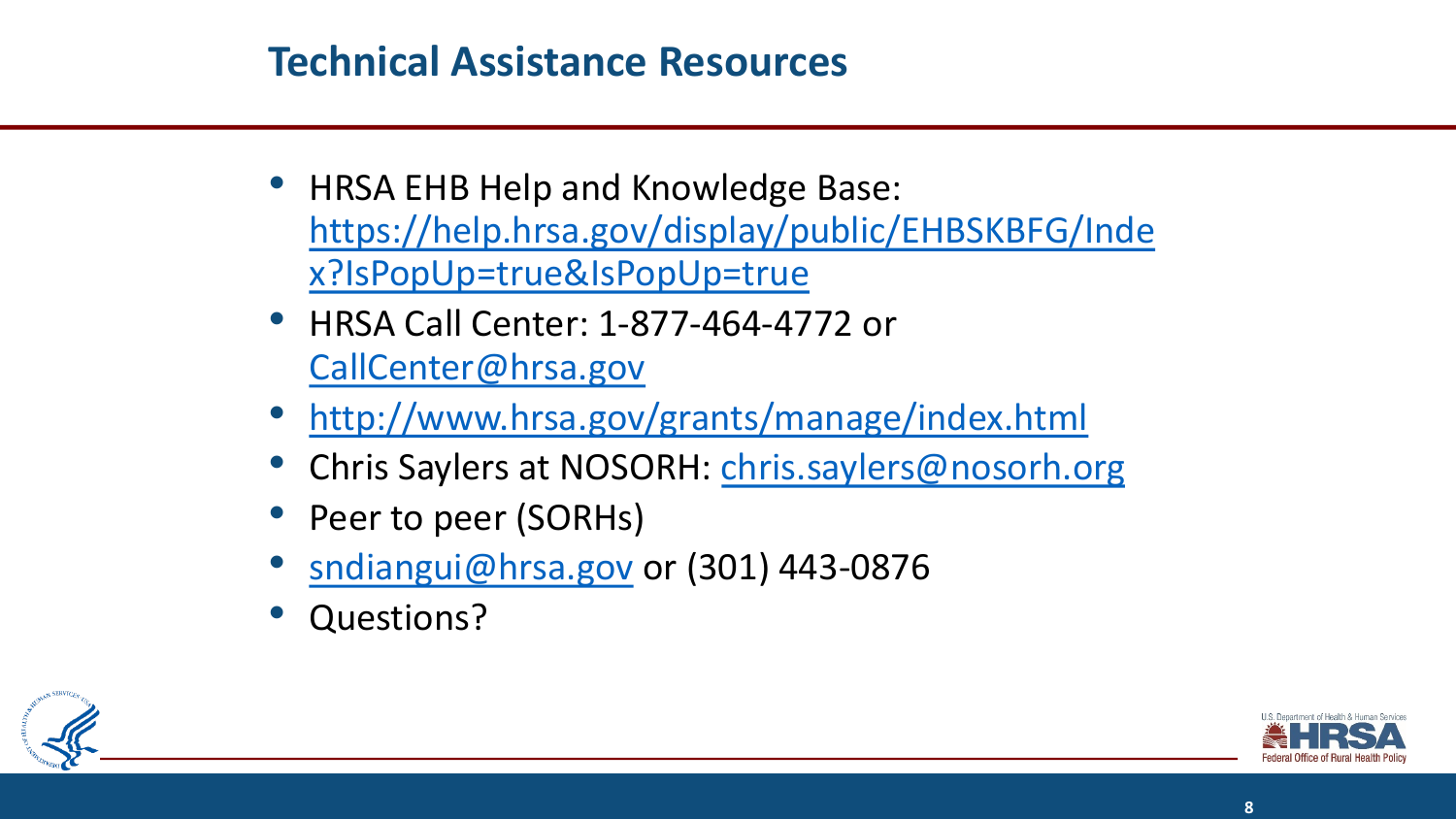### **Contact Inform[ation](https://www.hrsa.gov/ruralhealth/ruralhospitals/regionmap.html)**

Sarah Ndiang'ui, SORH Program Coordinator Federal Office of Rural Health Policy Health Resources and Services Administration sndiangui@hrsa.gov/ (301) 443-0876

FORHP HSD Project Officer Map: https://www.hrsa.gov/ruralhealth

HRSA EHB Contact Center / 877-Go4-HRSA (464-4772)

Web: hrsa.gov/ruralhealth/ Twitter: twitter.com/HRSAgov Facebook: facebook.com/HHS.HR

![](_page_8_Figure_5.jpeg)